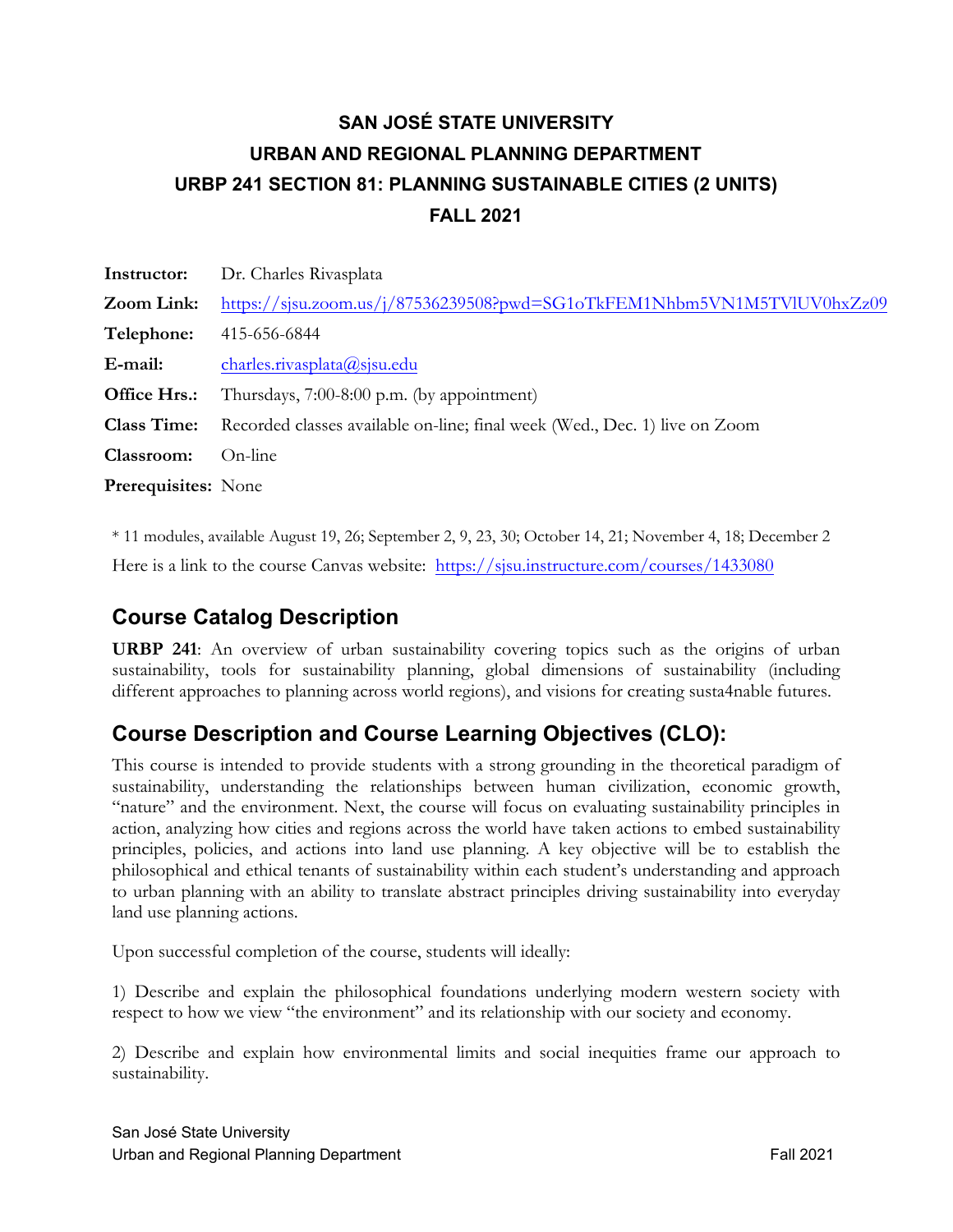3) Describe and explain the core tenants of sustainability in a concise manner, interweaving the three "E"'s that guide sustainability –environment, economy, and equity.

4) Describe and explain the modern origins of land use planning and how the regulatory approach of addressing the externalities of land development can serve to implement sustainability objectives.

5) Apply and critique sustainability planning tools such as sustainability indicators, ecological footprint analysis, and green building certification.

6) Identify subject areas related to urban sustainability such as land use, urban design, transportation, environmental planning, resource use, environmental justice, local economic development, and architecture and building construction practices, and explain how these individual topics fit together.

7) Describe and explain natural resource and pollution control factors in planning, as well as how to create sustainable futures.

8) Describe and explain urban sustainable development practices used in cities and regions across the world, including those in Europe, Asia, and South America.

9) Describe and explain interactions, flows of persons and goods, cultures, and differing approaches to urban sustainability planning across world regions.

10) Describe and explain how to effectively communicate sustainability principles to the public and elected officials to inspire action.

### **Planning Accreditation Board (PAB) Knowledge Components**

This course covers the following five PAB Knowledge Components:

1d) Human Settlements and History of Planning: understanding of the growth and development of places over time and across space.

1e) The Future: understanding of the relationships between past, present, and future in planning domains, as well as the potential for methods of design, analysis, and intervention to influence the future.

1f) Global Dimensions of Planning: appreciation of interactions, flows of people and materials, cultures, and differing approaches to planning across world regions.

3c) Sustainability and Environmental Quality: appreciation of natural resource and pollution control factors in planning and understanding of how to create sustainable futures.

A complete list of the Planning Accreditation Board Knowledge Components can be found at: <https://www.sjsu.edu/urbanplanning/graduate/masters-in-urban-planning/pab-knowledge.php>.

### **Required Course Texts**

All course readings are either available online or are on Canvas; and TED Talks are available online. Please consult the Course Schedule at the end of the syllabus for week-by-week reading assignments.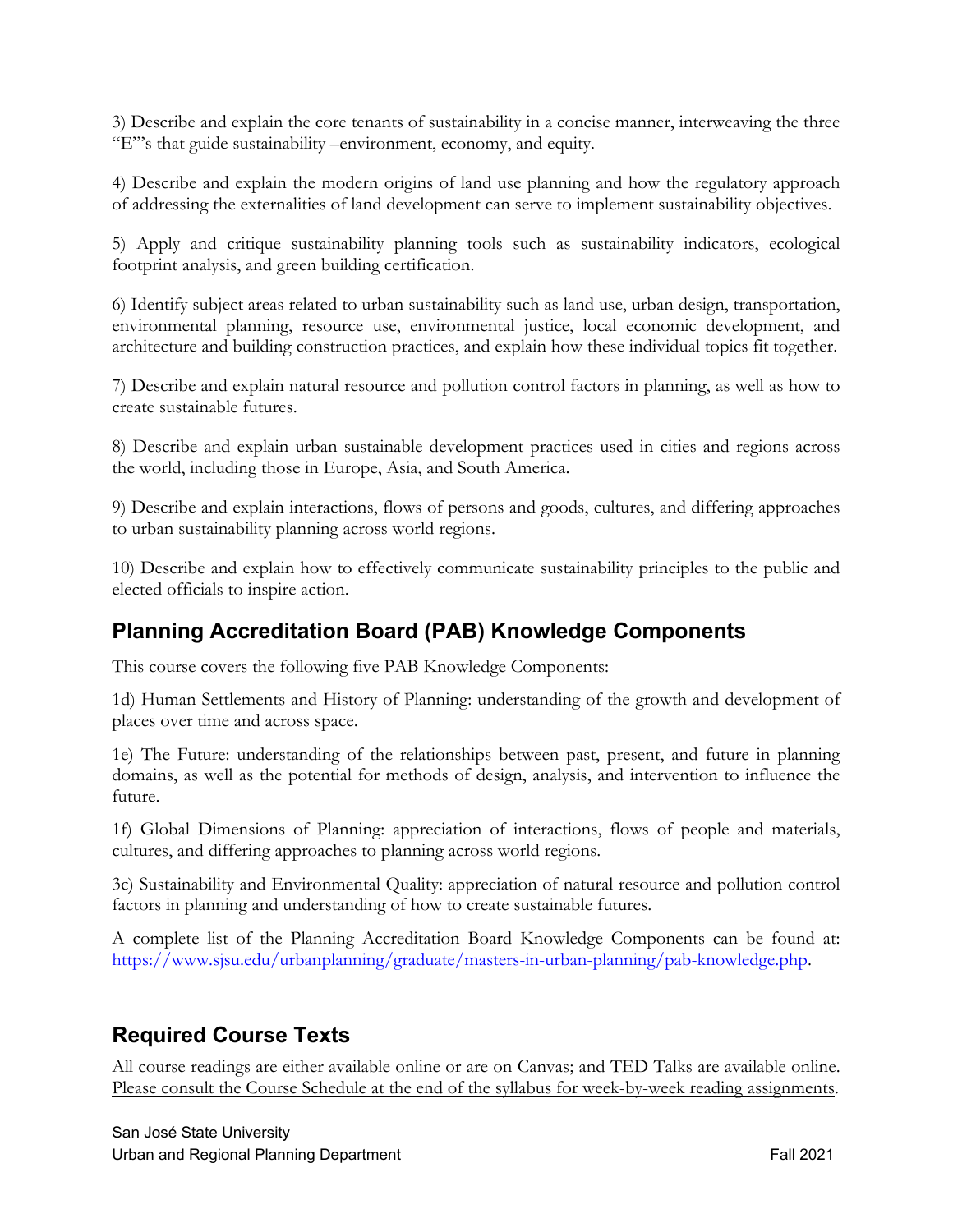### **Online Teaching Considerations**

This class will be taught asynchronously online. Key considerations arising from the online delivery mode include the following:

- Students are required to have an electronic device (laptop, desktop or tablet) with a camera and built- in microphone. SJSU has a free equipment loan program available for students.
- Students are responsible for ensuring that they have access to reliable Wi- Fi during te If students are unable to have reliable Wi- Fi, they must inform the instructor, as soon as possible
- Students are encouraged, but not required, to turn on their cameras in Zoom
- I will record classes and post them on Canvas. University policy  $(S12- 7)$  requires consent from all individuals who will appear in a class recording. We will poll the class during our first session regarding consent to recording.
- Students are prohibited from recording class activities that are not part of the Assignment 3 group project Zoom recordings (e.g., recording of class lectures, office hours, etc. is prohibited).

#### **Zoom Classroom Etiquette**

- **Mute Your Microphone:** To help keep background noise to a minimum, make sure you mute your microphone when you are not speaking.
- **Be Mindful of Background Noise and Distractions:** Find a quiet place to "attend" class, to the greatest extent possible.
	- o Avoid video setups where people may be walking behind you, people talking/making noise, etc.
	- o Avoid activities that could create additional noise, such as shuffling papers, listening to music in the background, etc.
- **Position Your Camera Properly:** Be sure your webcam is in a stable position and focused at eye level.
- **Limit Your Distractions/Avoid Multitasking:** You can make it easier to focus on the meeting by turning off notifications, closing or minimizing running apps, and putting your smartphone away (unless you are using it to access Zoom).
- **Use Appropriate Virtual Backgrounds:** If using a virtual background, it should be appropriate and professional and should NOT suggest or include content that is objectively offensive or demeaning.

### **Course Assignments and Grading Policy**

Your grade for the course will be based on the following assignments and other class activities: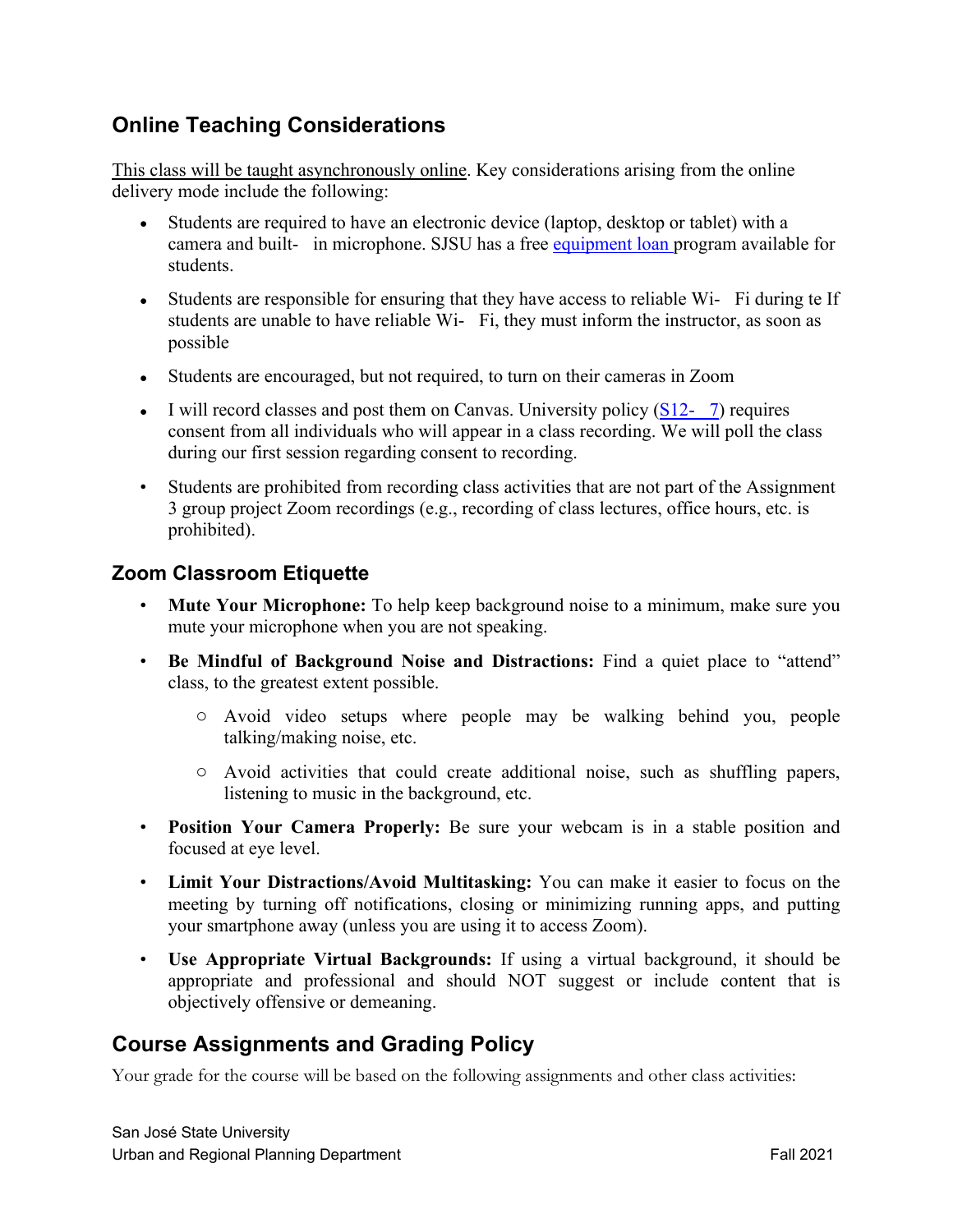| <b>Assignments and Graded Activities</b>                          | Due<br>Date(s) | Percent of<br>Course<br>Grade | <b>Course Learning</b><br><b>Objectives</b><br>Covered |
|-------------------------------------------------------------------|----------------|-------------------------------|--------------------------------------------------------|
| Reading Memos (4)                                                 | Ongoing        | 12                            | All                                                    |
| Class Participation                                               | Ongoing        | 13                            | All                                                    |
| Assignment 1                                                      | Sep. 9         | 15                            | 1d, 1f, 3c                                             |
| Assignment 2                                                      | Oct. 14        | 20                            | 1e, 1f, 3c                                             |
| Assignment 3                                                      | Nov. 18        | 20                            | All                                                    |
| Final Term Paper (10 pp.)/Discussion on an<br>aspect of the paper | Dec. 2         | 20                            | All                                                    |

This class consists of eleven modules. As such, each student is required to keep up with the class schedule on a regular basis. If you are sick or have an unavoidable conflict, please notify me in advance by e-mail. All students in the class will be expected to read the required readings in conjunction with each module and be familiar with issues discussed. Reading and participation in class constitute a significant component of the course grade.

Success in this course is based on the expectation that for each unit of credit, students will spend a minimum of 45 hours per semester (normally, three hours per unit per week with one of the hours used for lecture) in class or preparing/studying course-related activities.

### **Sustainability in Action – Three Part Evaluation**

One of your principal class assignments will be a three-part evaluation of sustainability principals in action through the lens of a selected community to study. In these three assignments, described below and on the next page, you will evaluate the principals of sustainability planning by examining:

(a) the characteristics of the community with respect to resource needs (energy, water, food), their ecological footprint, socio-economic characteristics;

(b) current planning documents adopted by the municipality (or other governing agencies) address long term sustainability in the community with respect to resource needs, environmental constraints, and socio-economic characteristics, and

(c) measures that you would prescribe so that the community is sustainable and resilient.

The course workload will primarily be based on the following activities:

**Reading Memos**

Students will post on Canvas a one-page summary/reaction memo for one of the assigned readings by 6:00 p.m. on the following dates: August 26, September 9, September 30, and November 4. Maximum of 12 points (up to 3 points per memo)

#### **Class Participation**

Students will be expected to stay current with class topics and communicate with the instructor throughout the semester. In addition, each student will help organize a studentled seminar on a topic covered in the weekly readings. Student teams will be expected to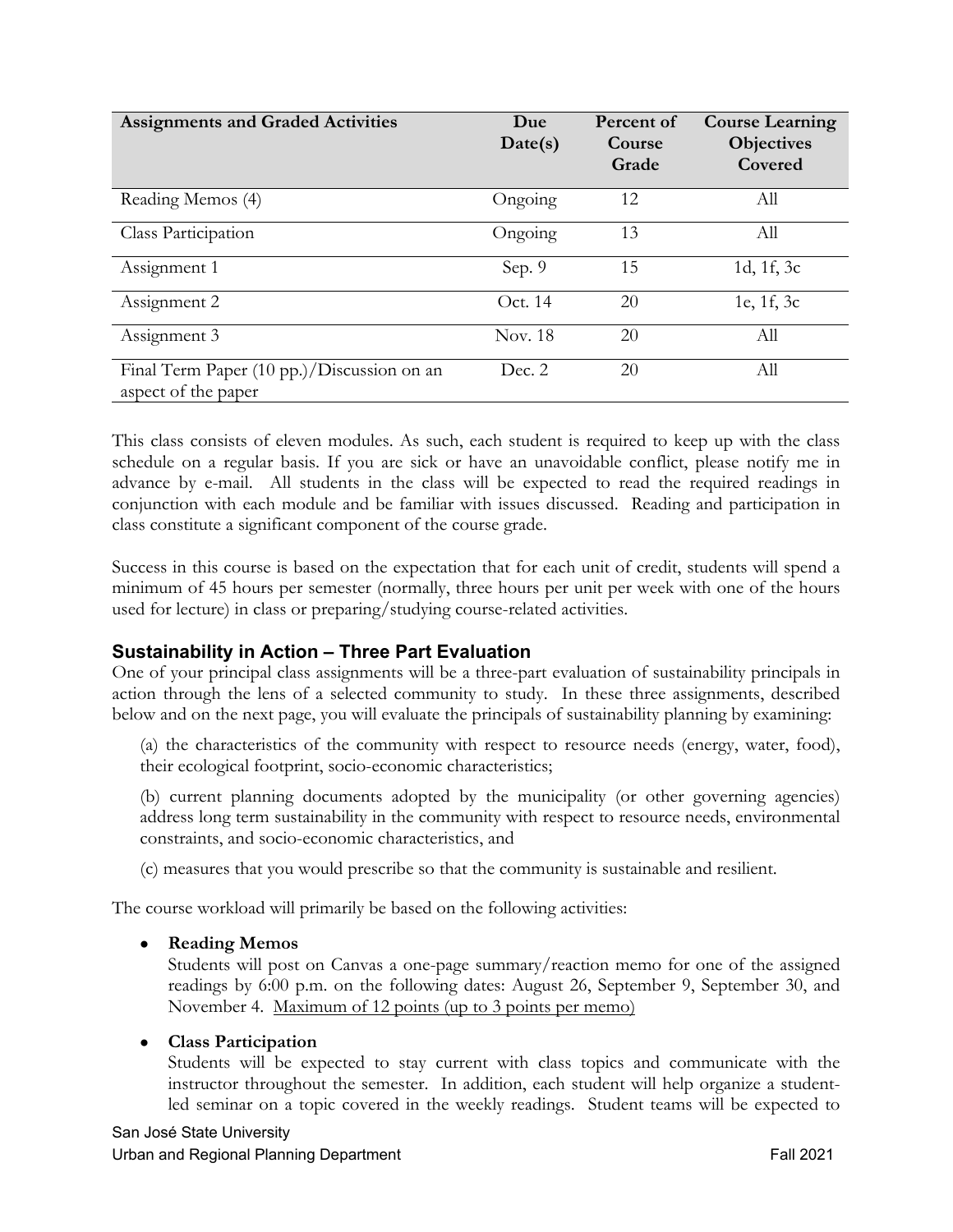present their seminar at 5:00 p.m. on Wednesday of the week for which they are assigned. Maximum of 13 points.

#### **Assignment 1: Community Summary (Student Assignment – 4 pp. max.)**

This assignment, due on Canvas on September 9 at 8:00 p.m., will identify a community for evaluation – one encapsulated by one government jurisdiction (County, City) that has specific geographic boundaries and community characteristics. It will summarize (a) the characteristics of the community (size, demographics, economic activity) (b) its resource needs and where they come from (power, water, food, materials), and (c) an initial evaluation of the community's environmental "footprint" and socioeconomic characteristics. Maximum of 15 points.

 **Assignment 2: Planning and Gap Analysis (Student Assignment –4 pp. max.)** This assignment, due on Canvas on October 14 at 8:00 p.m., will provide a summary of the community's planning documents (General Plan, Zoning, Sustainability Plans, and Climate Action Plans) and evaluate how the community addresses long-term sustainability needs. Specifically, as part of a gap analysis, it will evaluate if these planning documents address the resource needs and any socioeconomic issues identified in the first assignment. Maximum of 20 points.

### **Assignment 3: Sustainability Policy / Proposal (Group Paper & Presentation)**

In groups, based on the research and background information acquired from the first two assignments – for one community, you will draft a proposal for a program, policy or tool that you will advocate be adopted by the community to address sustainability needs. Each group member will be expected to cover a specific area of work. This assignment will include both a written group report containing research and policy recommendations, due on Canvas on Nov. 18 at 8:00 p.m.; and a 15-minute group presentation recorded on Zoom, due on Nov. 19 at 8:00 p.m. Maximum of 20 points per student.

 **Term Paper Project** will cover a sustainability theme. The student will e-mail and post on Canvas a medium-length (10 to 12-page, double-spaced) term paper on Dec. 2 at 8:00 p.m. On Wed., Dec. 1 at 4:00 p.m., each student in the class is invited to informally discuss an aspect of her/his term paper on Zoom (no visuals). A grading rubric for the Final Paper will be provided and a one to two-page outline of the term paper should be e-mailed to the instructor by September 23. Comparative studies of up to two cases are welcomed, as are papers on a single issue. Focus the paper on a topic and make sure that there is adequate material on it. Ideally, your paper will feature an introduction (purpose/objectives); a brief (half-page to one-page) literature search; description of current policy frameworks; a synthesis of the findings in light of urban policies and/or best practices; and a conclusion and/or set of recommendations. Maximum of 20 points.

Here are possible subject areas for term paper projects:

- 1. Sustainable Urban Infrastructure
- 2. Sustainable Campus Planning.
- 3. Transport, Land Use and Climate Change (e.g., SB 375)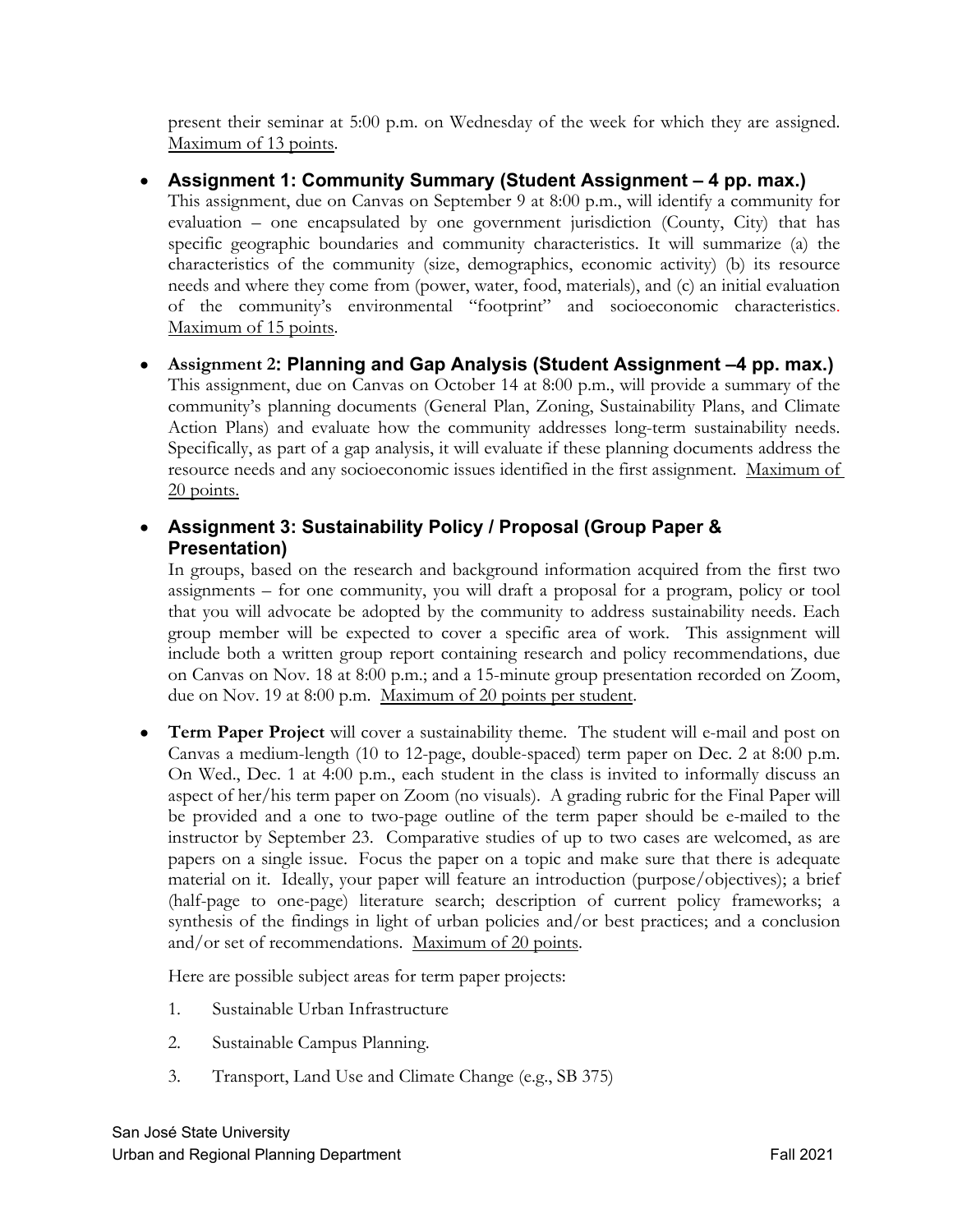- 4. Recent Legislation Supporting Sustainable Cities
- 5. Developing and Implementing Sustainable Targets
- 6. Designing Sustainable Housing
- 7. Sustainability and Urban Form
- 8. Sustainable Public Transport Systems
- 9. Sustainability and the General Plan
- 10. Other Subject Areas by Mutual Agreement.

### **Calculation of Final Course Letter Grade**

As indicated in the table above, the final course grade incorporates graded activities. The following scheme will be used to translate each student's total numeric score into a final grade for the course:

A+ (98 to 100); A (93 to 98); A- (90 to 93); B+ (87 to 90); B (83 to 87); B- (80 to 83); C+ (77 to 80); C (74 to 77); C- (70 to 74); D+ (68 to 70); D (66 to 68); D- (63 to 66); F (below 63).

### **Other Grading and Assignment Issues**

All classwork received late will be marked down accordingly.

Reading Memos (5): If received within the first 24 hours after the scheduled 12:00 noon deadline, they will be marked down 0.2 point (from a total of one point per memo). Thereafter, it will be marked down according to the following schedule:

1-4 days late: 0.5 point

4-7 days late: 1.0 point

Over 7 days: no credit given

Assignments 1, 2 and 3: If received within 24 hours of the 4:30 P.M. deadline, it will be marked down 2 points. Thereafter, it will be marked down according to the following schedule:

1-4 days late: 4 points

Over 4 days: 6 points

Final Paper: If received within 24 hours of the 4:30 p.m. deadline on Dec. 1, it will be marked down 2.5 points. Thereafter, it will be marked down according to the following schedule:

1-4 days late: 5 points

4-7 days late: 10 points

No credit given after 7 days

### **Classroom Protocol**

Students are expected to arrive on time to class, be courteous to other students and the instructors and refrain from using a cell phone, texting and the internet in class, except as permitted by the instructors. If you need to be absent, please notify both instructors at your earliest convenience. I

San José State University Urban and Regional Planning Department **Fall 2021 Fall 2021**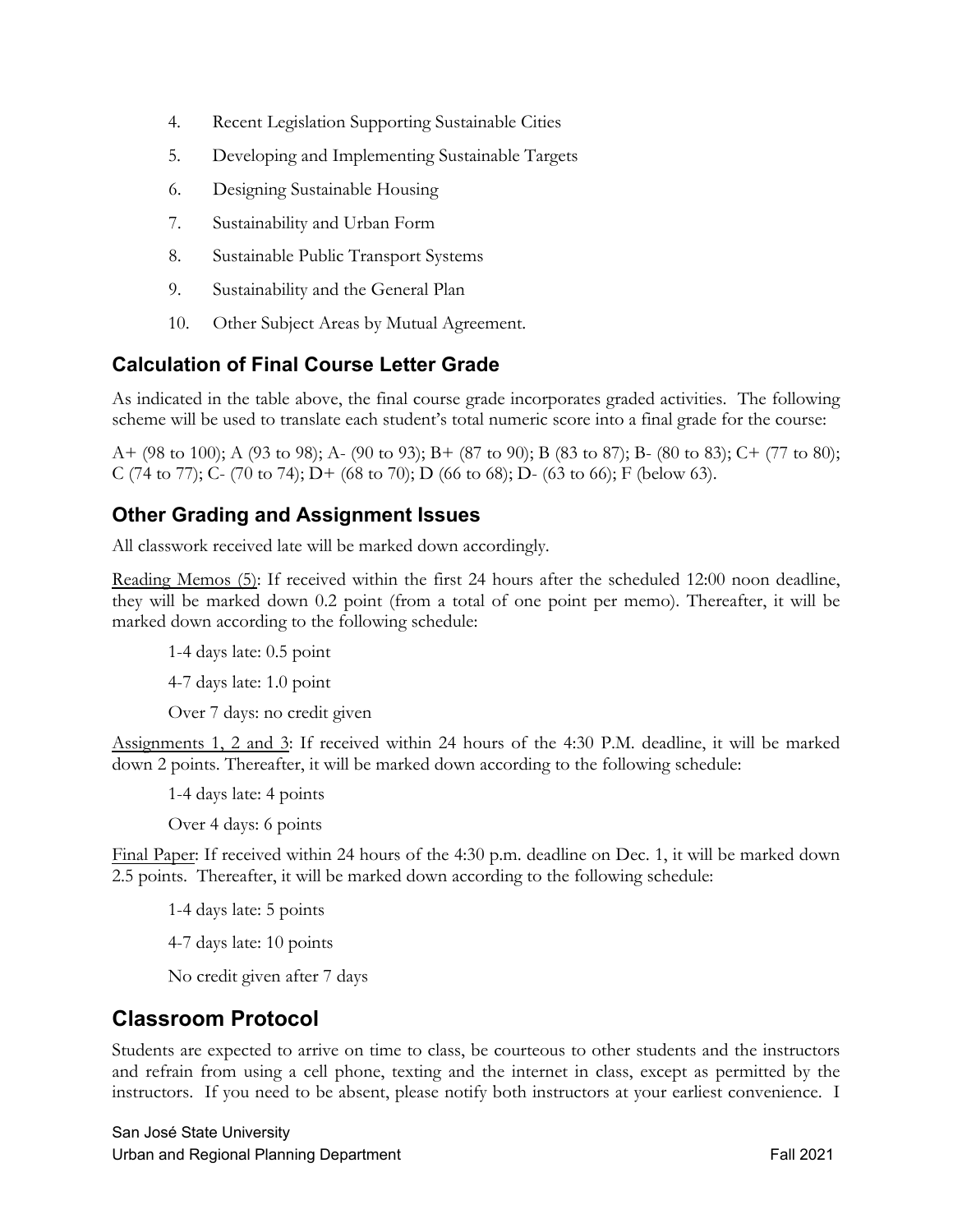recognize that illness, personal emergencies and other legitimate conflicts may occur, however please remember that each class meeting represents a substantial fraction of the total course. Be sure to check with the instructors regarding any materials or information given out at the session you were absent from, and if possible, obtain class notes from a classmate.

### **University Policies**

Per University Policy S16-9, university-wide policy information relevant to all courses, such as academic integrity, accommodations, etc. will be available on Office of Graduate and Undergraduate Programs' Syllabus Information web page at <http://www.sjsu.edu/gup/syllabusinfo>/.

### **Academic Integrity Statement, Plagiarism, and Citing Sources Properly**

SJSU's Policy on Academic Integrity states: "Your commitment, as a student, to learning is evidenced by your enrollment at San Jose State University." The University Academic Integrity Policy S07-2 at <http://www.sjsu.edu/senate/docs/S07-2.pdf> requires you to be honest in all your academic course work. Faculty members are required to report all infractions to the office of Student Conduct and Ethical Development. The Student Conduct and Ethical Development website is available at <http://www.sjsu.edu/studentconduct>/.

Plagiarism is the use of someone else's language, images, data, or ideas without providing proper attribution. It is a very serious offense both in the university and in your professional work. Plagiarism is both theft and lying--you have stolen someone else's ideas, and then have lied by implying that they are your own.

> **Plagiarism will lead to grade penalties and a record filed with the Office of Student Conduct and Ethical Development. In severe cases, students may also fail the course or even be expelled from the university.**

> **If you are unsure what constitutes plagiarism, it is your responsibility to make sure you clarify the issues before you hand in draft or final work.**

Learning when to cite a source (and when not to) is an art, not a science. However, here are some common examples of plagiarism that you should be careful to avoid:

- Using a sentence (or even a part of a sentence) that someone else wrote without identifying the language as a quote by putting the text in quote marks and referencing the source.
- Paraphrasing somebody else's theory or idea without referencing the source.
- Using a picture or table from a webpage or book without reference the source.
- Using data some other person or organization has collected without referencing the source.

The University of Indiana has developed a very helpful website with concrete examples about proper paraphrasing and quotation. See the following pages:

- Overview of plagiarism at <www.indiana.edu/~istd/overview.html>
- Examples of plagiarism at www.indiana.edu/ $\sim$ istd/examples.html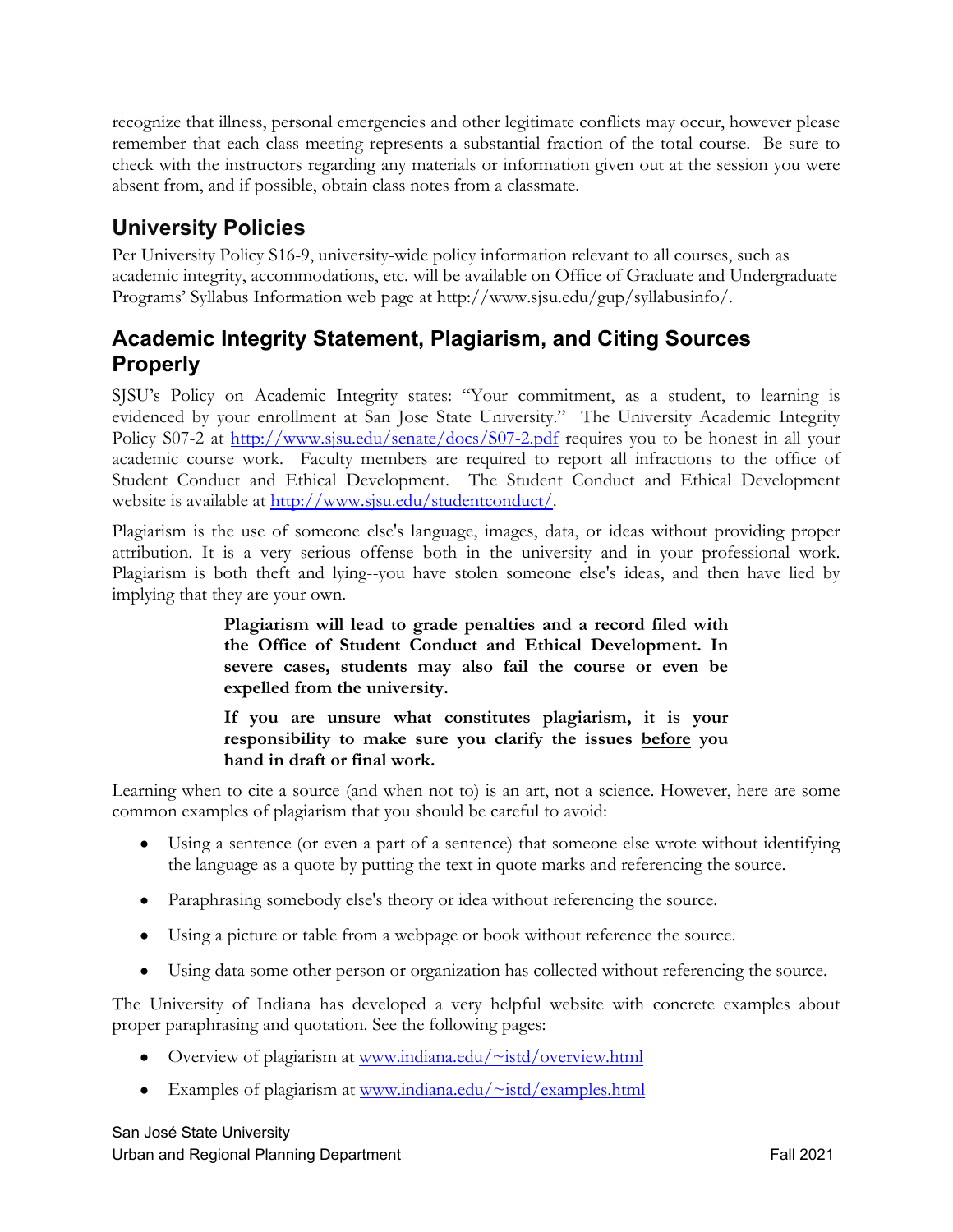• Plagiarism quiz at www.indiana.edu/ $\sim$ istd/test.html

If you still have questions, feel free to talk to the instructors personally. There is nothing wrong with asking for help, whereas even unintentional plagiarism is a serious offense.

### **Citation style**

It is important to properly cite any references you use in your assignments. The Department of Urban and Regional Planning uses Kate Turabian's *A Manual for Writers of Research Papers, Theses, and Dissertations*, Eighth Edition (University of Chicago Press, 2013, ISBN: 978-0226816388). Copies are available in the SJSU King Library. Additionally, the book is relatively inexpensive, and you may wish to purchase a copy. Please note that Turabian's book describes two systems for referencing materials: (1) "notes" (footnotes or endnotes), plus a corresponding bibliography, and (2) in-text parenthetical references, plus a corresponding reference list. In this class, students should use the second system, i.e., in-text parenthetical references.

## **Accommodation for Disabilities**

If you need course adaptations or accommodations because of a disability, or if you need to make special arrangements in case the building is evacuated, please make an appointment with the instructors as soon as possible, or see us during office hours. Presidential Directive 97-03 requires that students with disabilities requesting accommodations register with the Accessible Education Center or AEC (formerly known as the Disability Resource Center or DRC) to establish a record of their disability.

You can find information about the services SJSU offers to accommodate students with disabilities at the AEC website at [www.aec.sjsu.edu.](www.aec.sjsu.edu)

### **Accommodation to Students' Religious Holidays**

San José State University shall provide accommodation on any graded class work or activities for students wishing to observe religious holidays when such observances require students to be absent from class. It is the responsibility of the student to inform the instructor, in writing, about such holidays before the add deadline at the start of each semester. If such holidays occur before the add deadline, the student must notify the instructor, in writing, at least three days before the date that he/she will be absent. It is the responsibility of the instructor to make every reasonable effort to honor the student request without penalty, and of the student to make up the work missed. See University Policy S14-7 at [http://www.sjsu.edu/senate/docs/S14-7.pdf.](http://www.sjsu.edu/senate/docs/S14-7.pdf)

### **Consent for Recording of Class and Public Sharing of Instructor Material**

Common courtesy and professional behavior dictate that you notify someone when you are recording him/her. You must obtain the instructor's permission to make audio or video recordings in this class. Such permission allows the recordings to be used for your private, study purposes only. The recordings are the intellectual property of the instructor; you have not been given any rights to reproduce or distribute the material.

## **Library Liaison**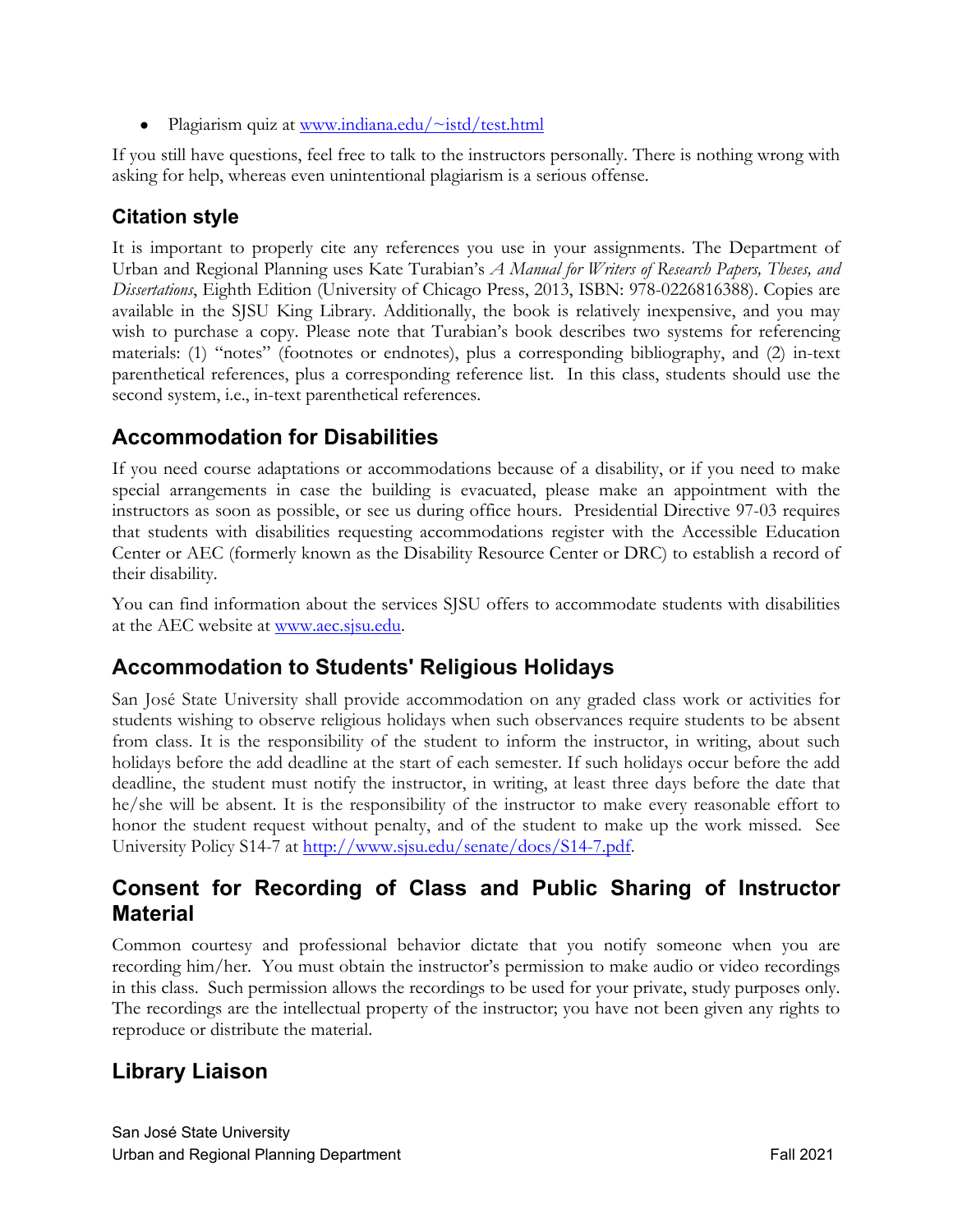The SJSU Library Liaison for the Urban and Regional Planning Department is Ms. Peggy Cabrera. If you have questions, you can contact her at: [peggy.cabrera@sjsu.edu](mailto:peggy.cabrera@sjsu.edu) or 408-808-2034.

# **SJSU Writing Center**

The SJSU Writing Center is located in Room 126 in Clark Hall. It is staffed by professional instructors and upper-division or graduate-level writing specialists from each of the seven SJSU colleges. Our writing specialists have met a rigorous GPA requirement, and they are well trained to assist all students at all levels within all disciplines to become better writers. To make an appointment or refer to the numerous online resources offered through the Writing Center, visit the Writing Center website at [http://www.sjsu.edu/writingcenter.](http://www.sjsu.edu/writingcenter)

## **SJSU Counseling and Psychological Services**

The SJSU Counseling and Psychological Services office is located on the corner of Seventh Street and San Fernando Street, in Room 201, Administration Building. Professional psychologists, social workers, and counselors are available to provide consultations on issues of student mental health, campus climate or psychological and academic issues on an individual, couple, or group basis. To schedule an appointment or learn more information, visit Counseling and Psychological Services website at [http://www.sjsu.edu/counseling.](http://www.sjsu.edu/counseling)

## **Dropping and Adding**

Students are responsible for understanding the policies and procedures about add/drop, grade forgiveness and related topics. Refer to the current semester's Catalog Policies section at <https://catalog.sjsu.edu/content.php?catoid=2&navoid=98>. Add/drop deadlines can be found on the current SJSU academic year calendar document on the SJSU Academic Calendars webpage at: <https://www.sjsu.edu/provost/resources/academic-calendars/index.php>. The Late Drop Policy is available at: <https://www.sjsu.edu/aars/forms-resources/late-drops.php> for undergraduate students and at: [https://www.sjsu.edu/gape/forms/](https://www.sjsu.edu/gape/forms) for graduate students. All students should be aware of the current deadlines and penalties for dropping classes.

Information about the latest changes and news is available at the Advising Hub at <http://www.sjsu.edu/advising>/.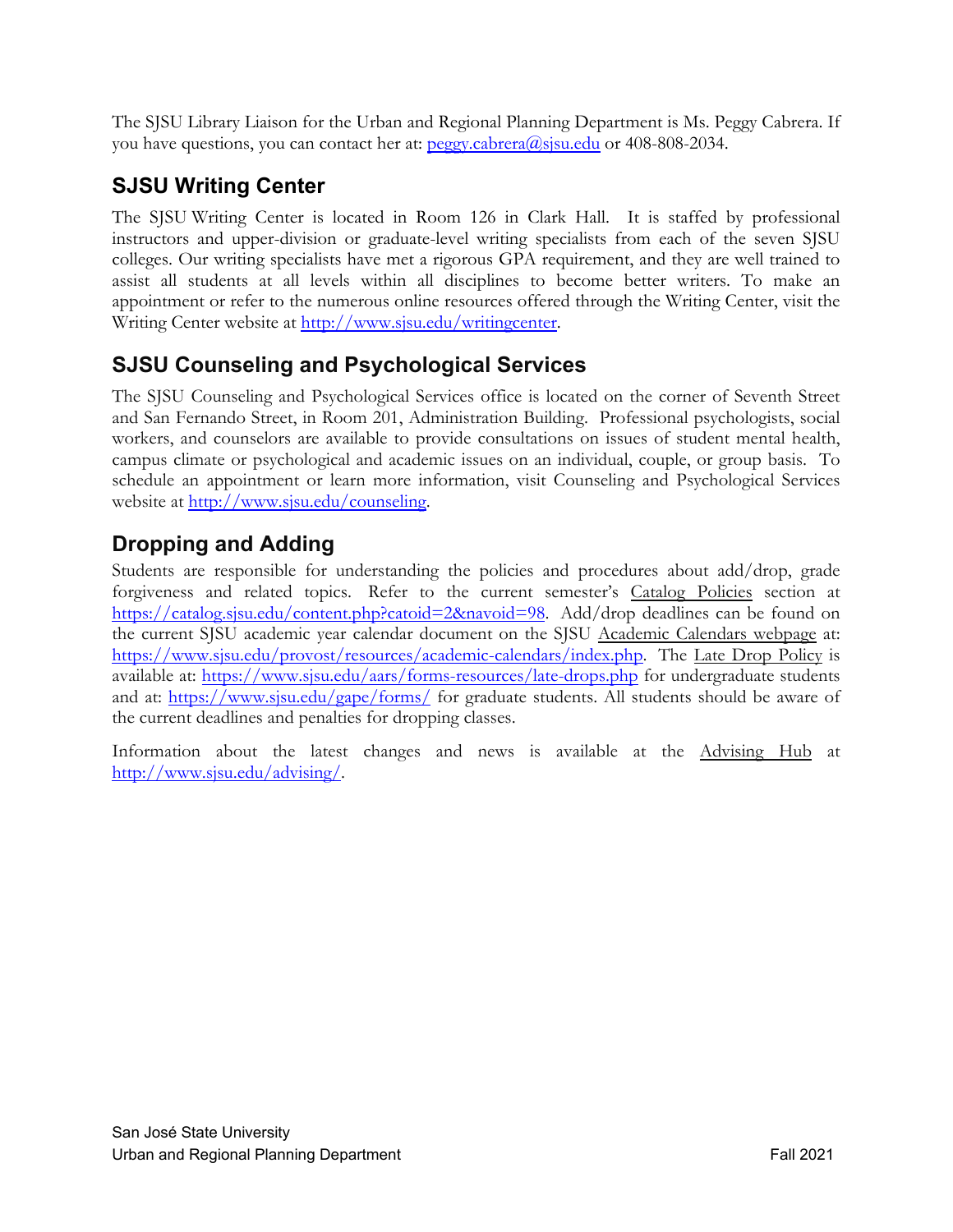#### **URBP 241 – PLANNING SUSTAINABLE CITIES FALL 2021 COURSE SCHEDULE**

Special thanks to URBP Lecturer Rob Eastwood for identifying many of the class readings.

| Date Available | Topic                                                                                 | Reading                                                                                                                                                                                                                                                                                                                                                                                                                                                                                                                                                                                                                             | Memo/Paper<br><b>Due Dates</b>                    |
|----------------|---------------------------------------------------------------------------------------|-------------------------------------------------------------------------------------------------------------------------------------------------------------------------------------------------------------------------------------------------------------------------------------------------------------------------------------------------------------------------------------------------------------------------------------------------------------------------------------------------------------------------------------------------------------------------------------------------------------------------------------|---------------------------------------------------|
| Aug. 19, 2021  | Introduction                                                                          | Syllabus; other handouts provided                                                                                                                                                                                                                                                                                                                                                                                                                                                                                                                                                                                                   | None                                              |
| Aug. 26, 2021  | Sustainability Theory                                                                 | 1) Wheeler, Stephen B. Planning for<br>Sustainability 2013. Chap. 1-3.<br>Found at:<br>http://ebookcentral.proquest.com.li<br>baccess.sjlibrary.org/lib/sjsu/detail.<br>action?docID=1221513<br>2) Wright, Diana and Meadows,<br>Donella H. Thinking in Systems: A<br>Primer, pp.105-141. 2008. Found at:<br>http://ebookcentral.proquest.com.li<br><u>baccess.sjlibrary.org/lib/sjsu/reader</u><br>.action?ppg=151&docID=430143&<br>$tm = 1503030341815$<br>3) TED Talk: Steffen, Alex. "The<br>Route to Sustainable Future." 2005.<br>https://www.ted.com/talks/alex_st<br>effen sees a sustainable future?lan<br><u>guage=en</u> | Reading Memo<br>for Aug. $26$ (by<br>$6:00$ p.m.) |
| Sep. 2, 2021   | Our Economy,<br>Economic and<br>Population Growth, and<br><b>Environmental Limits</b> | 1) Heinberg, Richard. The End of<br>Growth, Adapting to Our New Economic<br>Reality. 2011, Chapter 1. Found at:<br>http://ebookcentral.proquest.com.li<br><u>baccess.sjlibrary.org/lib/sjsu/detail.</u><br>action?docID=714579<br>2) Meadows, Donella & Dennis,<br>Randers, Jorgen. The Limits to<br>Growth: the 30-Year Update. 2004.<br>(Summary/Synopsis). Found at:<br>http://donellameadows.org/archive<br>$s/a$ -synopsis-limits-to-growth-the-<br>30-year-update<br>3) TED Talk: Lerner, Jaime. "A<br>Song of the City." 2008.<br>https://www.ted.com/talks/jaime_l<br>erner_sings_of_the_city#t-921370                      |                                                   |

Sep. 9 2021 Current Environmental Reading Memo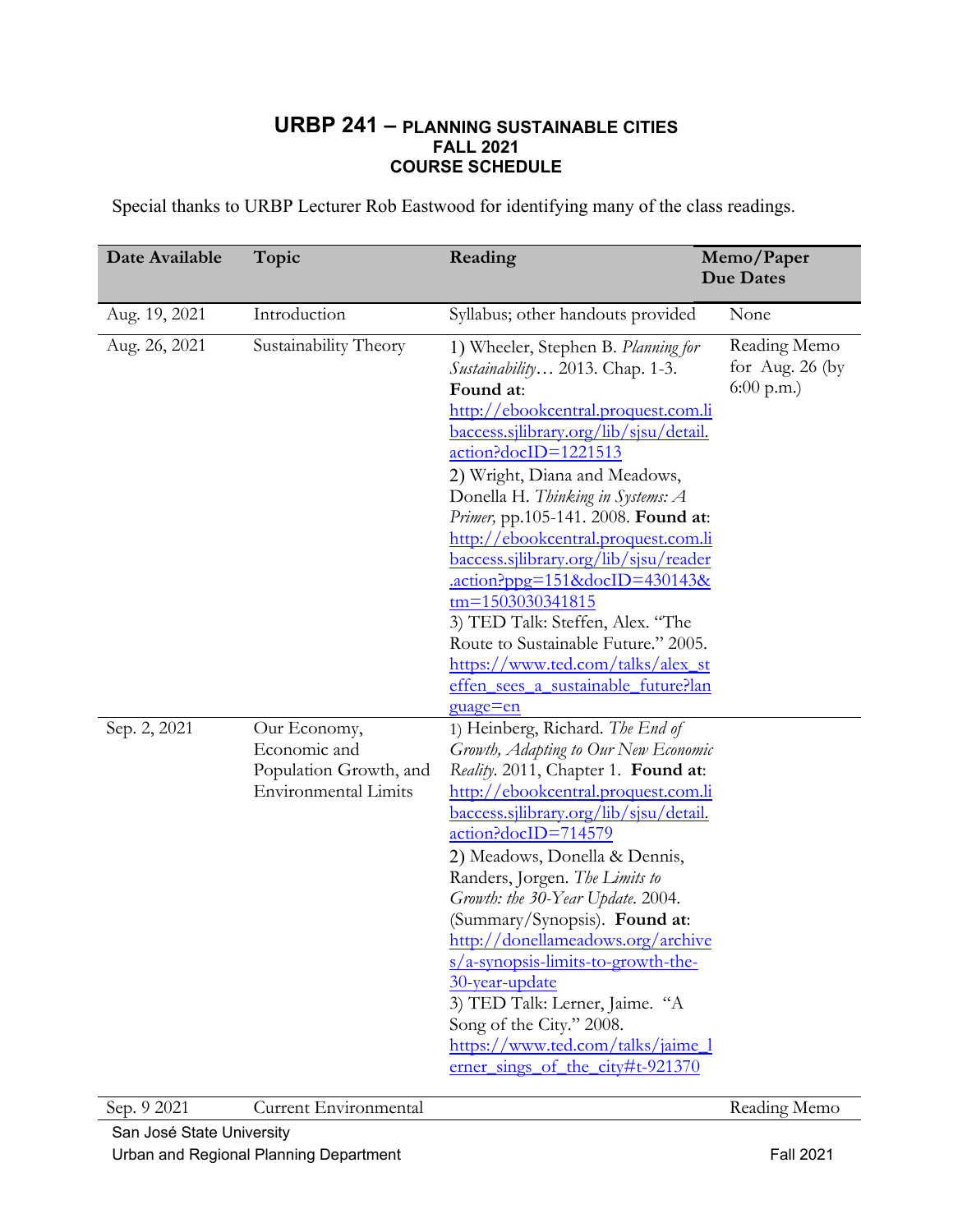|                                            | Challenges                                                               | 1) Heinberg, Richard. Chapter 3.<br>Found at:<br>http://ebookcentral.proquest.com.li<br>baccess.sjlibrary.org/lib/sjsu/detail.<br>action?docID=714579<br>2) Matthews, Susan. The End of the<br>Story (Review of The Inhabitable<br>Earth, by David Wallace-Wells).<br>Slate, February 2019. Available on<br>Canvas.<br>3) U.S. Global Change Research<br>Program. 2014 National Climate<br>Assessment. (Skim) Found at:<br>http://nca2014.globalchange.gov/                                                                                                                       | for Sep. 2 & 9<br>readings<br>(by $6:00$ p.m.)<br>Assignment 1<br>(by $8:00$ p.m.) |
|--------------------------------------------|--------------------------------------------------------------------------|-----------------------------------------------------------------------------------------------------------------------------------------------------------------------------------------------------------------------------------------------------------------------------------------------------------------------------------------------------------------------------------------------------------------------------------------------------------------------------------------------------------------------------------------------------------------------------------|------------------------------------------------------------------------------------|
| Sep. 23, 2021                              | Socioeconomic<br>Challenges and a<br>Paradigm Shift to<br>Sustainability | 1) Heinberg, Richard. Chapter 6.<br>Found at:<br>http://ebookcentral.proquest.com.li<br>baccess.sjlibrary.org/lib/sjsu/detail.<br>action?docID=714579<br>2) Oxfam. An Economy for the $1\%$ .<br>2017. Download at:<br>$\frac{\text{https://policy-}}{\text{http://policy-}}$<br>practice.oxfam.org.uk/our-<br>work/inequality/an-economy-for-<br>the-one-percent<br>3) TED Talk: Rockström, Johan.<br>"Let the Environment Guide Our<br>Development. 2010<br>https://www.ted.com/talks/johan<br>rockstrom_let_the_environment_gu<br>ide_our_development?language=en<br>#t-154974 | Term Paper<br>Outline (1-2 pp.)<br>e-mailed to<br>instructor                       |
| Sep. 30, 2021                              | Land Use Planning and<br>Sustainability:<br>Methodology and Tools        | 1) Wheeler, Stephen. Chapters 6<br>and 12. Found at:<br>http://ebookcentral.proquest.com.li<br><u>baccess.sjlibrary.org/lib/sjsu/detail.</u><br>action?docID=1221513<br>2) Sustainable San Mateo. Indicators<br>for a Sustainable San Mateo County.<br>2016. Found at:<br>http://www.sustainablesanmateo.or<br>g/home/indicators-report/                                                                                                                                                                                                                                          | Reading Memo<br>for Sep. 23 & 30<br>readings (by 6:00<br>(p.m.)                    |
| Oct. 14, 2021<br>San José State University | Sustainability Planning<br>in Practice: Principles                       | 1) Newman, Peter; Beatley,<br>Thomas; and Boyer, Heather.<br>Resilient Cities - Overcoming Fossil Fuel<br>Dependence. 2017 Ch 2, 3. Found at:                                                                                                                                                                                                                                                                                                                                                                                                                                     | Assignment 2<br>(by $8:00$ p.m.)                                                   |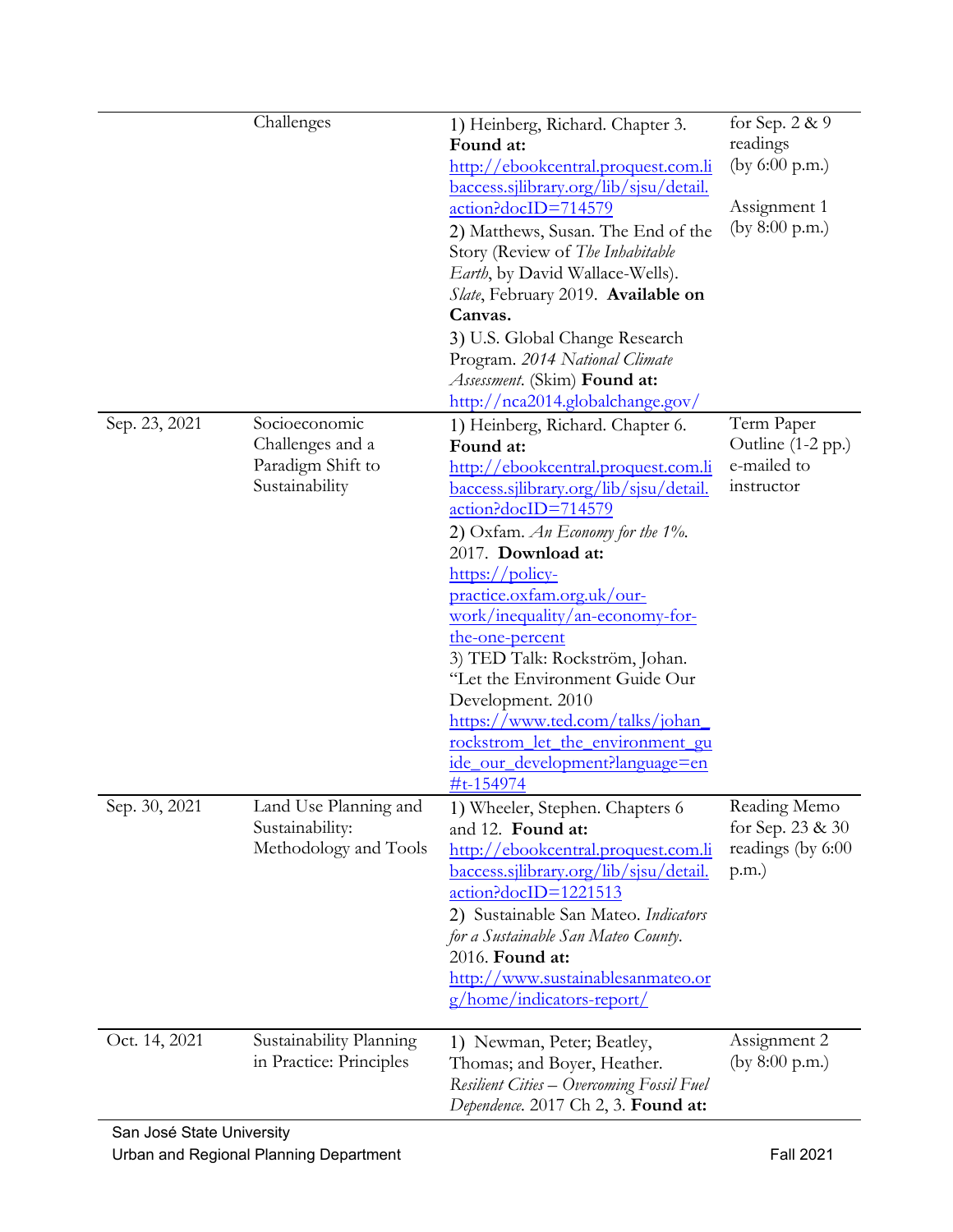|               |                                                    | com.libaccess.sjlibrary.org/content/                                |                   |
|---------------|----------------------------------------------------|---------------------------------------------------------------------|-------------------|
|               |                                                    | pdf/10.5822%2F978-1-61091-686-<br>8.pdf                             |                   |
|               |                                                    | 2) Heinberg, Richard and Fridley,                                   |                   |
|               |                                                    | David, Our Renewable Future, 2016,                                  |                   |
|               |                                                    | Chapters 9 & 10. Found at:                                          |                   |
|               |                                                    | http://ourrenewablefuture.org/intr                                  |                   |
|               |                                                    | oduction/                                                           |                   |
|               |                                                    | 3) Howard, Ebenezer, "The Town                                      |                   |
|               |                                                    | Country Magnet" in Garden Cities of<br>Tomorrow. 1898. Found at:    |                   |
|               |                                                    | https://archive.org/details/gardenc                                 |                   |
|               |                                                    | itiestom00howagoog                                                  |                   |
|               |                                                    | 4) TED Talk: Green, Michael.                                        |                   |
|               |                                                    | "How Can We Make the World a                                        |                   |
|               |                                                    | Better Place in 2030." 2015                                         |                   |
|               |                                                    | https://www.ted.com/talks/michae                                    |                   |
|               |                                                    | <u>l green how we can make the w</u>                                |                   |
|               |                                                    | orld_a_better_place_by_2030?langu                                   |                   |
|               |                                                    | $age=$ en#t-867623                                                  |                   |
| Oct. 21, 2021 | Sustainability Planning:<br>International Examples | 1) Beatley, Timothy. Green Urbanism.                                |                   |
|               |                                                    | Learning from European Cities. 2000.<br>Chapters 8 & 9. Found at:   |                   |
|               |                                                    | http://www.academia.edu/1039964                                     |                   |
|               |                                                    | 6/Green_Urbanism_Learning_Fro                                       |                   |
|               |                                                    | m_European_Cities                                                   |                   |
|               |                                                    | 2) State of Green. Copenhagen -                                     |                   |
|               |                                                    | Solutions for Sustainable Cities.                                   |                   |
|               |                                                    | (Available on Canvas)                                               |                   |
|               |                                                    | 3) World Bank. Three Big Ideas to                                   |                   |
|               |                                                    | Achieve Sustainable Cities and                                      |                   |
|               |                                                    | Communities. <b>Found at:</b>                                       |                   |
|               |                                                    | https://www.worldbank.org/en/ne                                     |                   |
|               |                                                    | ws/immersive-<br>$\frac{\text{story}}{2018/01/31/3}$ -big-ideas-to- |                   |
|               |                                                    | achieve-sustainable-cities-and-                                     |                   |
|               |                                                    | communities                                                         |                   |
|               |                                                    | 4) Video: C-40 Cities. "We Live                                     |                   |
|               |                                                    | Here Together." 2017.                                               |                   |
|               |                                                    | https://www.youtube.com/watch?v                                     |                   |
|               |                                                    | $=QxG1eLGQ4Ik$                                                      |                   |
| Nov. 4, 2021  | Sustainability Planning:                           | 1) California Cap & Trade Program                                   | Reading Memo      |
|               | North America,                                     | (Review links including Program                                     | for Oct. $21, 28$ |
|               | California, Bay Area                               | Overview, Current Regulation,                                       | & Nov. 4          |
|               |                                                    | Guidance Documents). Found at:                                      | readings (by 6:00 |
|               |                                                    |                                                                     |                   |